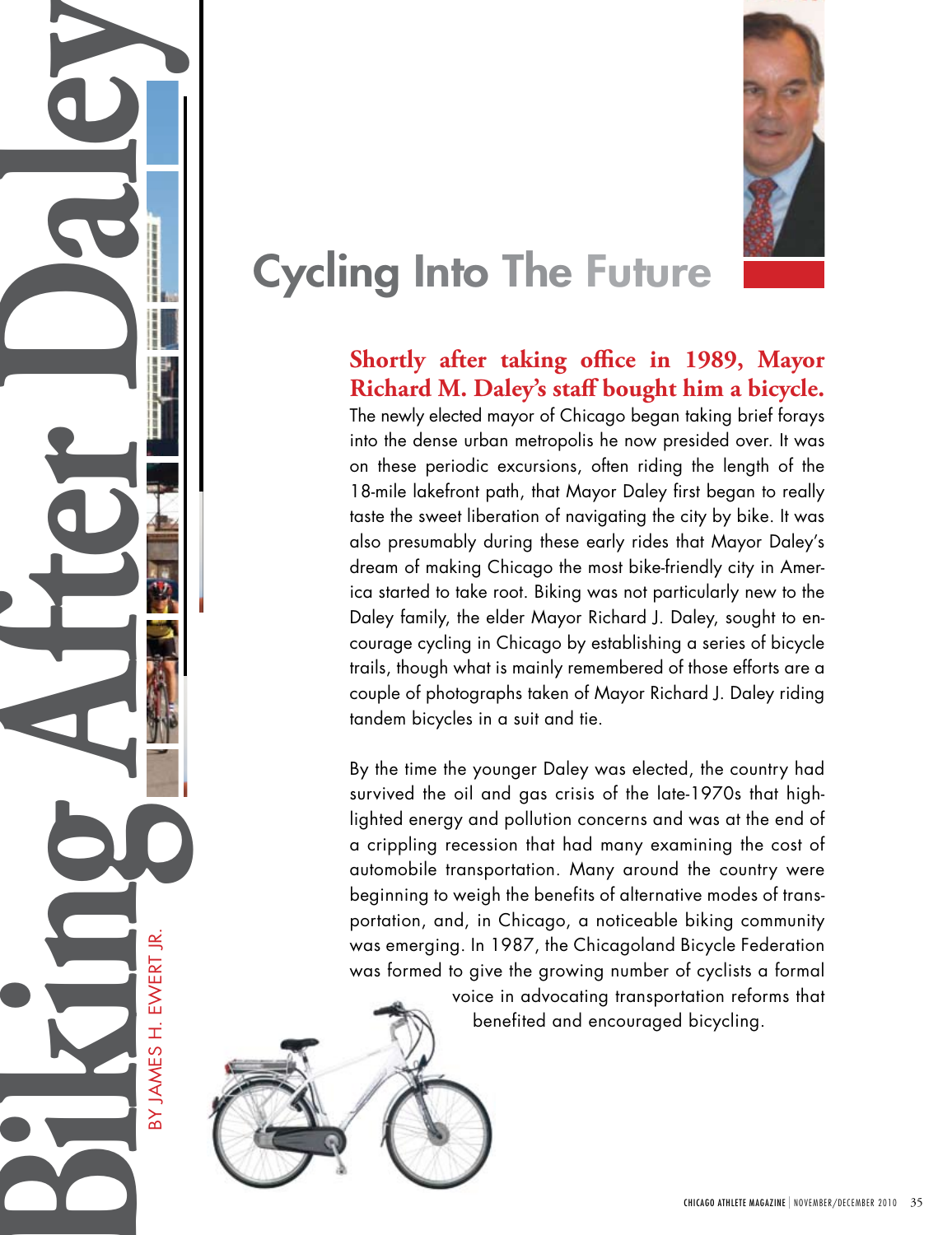



**"Mayor Daley was never the kind of politician that wanted to use his love of biking for political purposes. Yes, he's held a lot of public events promoting cycling, but I really think that was because of his personal interest and enthusiasm."**

– Randy Neufeld, co-founder of the Chicagoland Bicycle Federation (today known as the Active Transportation Alliance)

"Back when we were starting the Chicagoland Bicycle Fed eration there wasn't as many cyclists on the streets as there is today, of course, but a lot of people were beginning to real ize the potential benefits of biking," Randy Neufeld said, cofounder of CBF and the organization's first executive director. "There really wasn't a link between the city and bike riders that was necessary for effective advocacy at that time."

Neufeld went on to spend more than two decades with CBF and oversaw the organization as it rapidly built a cooperative working relationship with Mayor Daley and City Hall. In 2008, CBF expanded its mission to include a broad range of transportation alternatives and now oper ates under the name Active Transportation Alliance.

"In all the time that I've known the mayor, biking was al ways a personal interest of his," Neufeld said. "Mayor Da ley was never the kind of politician that wanted to use his love of biking for political purposes. Yes, he's held a lot of public events promoting cycling, but I really think that was because of his personal interest and enthusiasm."

Two years after Daley was elected, that cycling enthusiasm materialized into initiatives like the Bike Chicago celebration, which quickly grew from a single-day rally to promote bicycling into its current form: a five-month-long schedule of events and programs that promote the environmental, health and eco nomic benefits of biking. In 1991, Mayor Daley also estab lished the Mayor's Bicycle Advisory Council, which has served as the figurative ground-zero for all things bike-related during the mayor's two-decade tenure. A frequent challenge for bike and transpiration advocates is incorporating bike-friendly strategies into urban planning. To facilitate that communication the MBAC brings together members of the public, cyclists, com munity and advocacy organizations, and officials from the Chi cago Transit Authority, Chicago Park District, Mayor's Office of Special Events, Chicago Department of Transportation, as well the police and other city departments. This model of ground-up community building has been replicated in places like Denver, Salt Lake City and Nashville.

It took just a few meetings for the MBAC to develop the Bike 2000 Plan, an ambitious set of goals and strategies to transform Chicago into what the mayor liked to say,